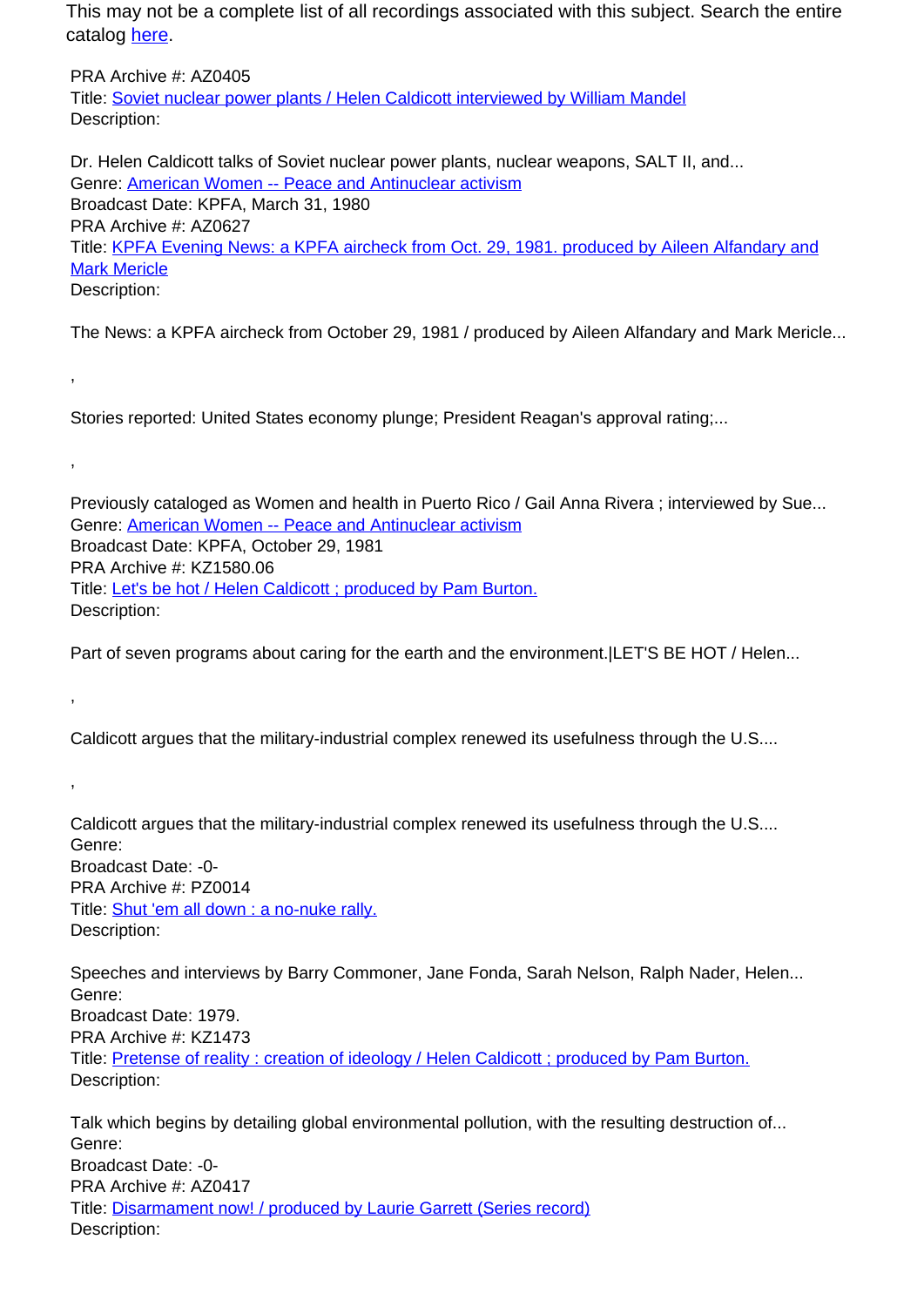Series record for "Disarmament Now!" Description of effects of nuclear bombs,... Genre: Broadcast Date: KPFA, June 5, 1980. PRA Archive #: AZ0421 Title: Doomsday / Helen Caldicott Description:

Dr. Helen Caldicott speaks before the American Association for Advancement of Science and... Genre: American Women -- Peace and Antinuclear activism Broadcast Date: KPFA, 1980. PRA Archive #: IZ0331 Title: If you love this planet : the threat of American consumption / Helen Caldicott ; interviewed by Evelyn Tully Costa. Description:

Dr. Helen Caldicott, noted environmental activist, discusses the basic conclusions set forth in... Genre: Broadcast Date: -0- PRA Archive #: KZ0558 Title: Nuclear madness / by Helen Caldicott Description:

Dr. Helen Caldicott, author of "Nuclear madness: what you should do", speaks on the... Genre: American Women -- Science and scientists, American Women -- Peace and Antinuclear activism Broadcast Date: KPFK, 4 Apr. 1979. PRA Archive #: KZ1238 Title: Doctor Helen Caldicott addresses the nation (episode 2) Description:

A speech on the nuclear crisis: psychological aspects, close calls, and statistics. Second... Genre: Broadcast Date: KPFK, 1983. PRA Archive #: KZ1381 Title: Helen Caldicott's meeting with Ronald Reagan / produced by Rafaello Mazza and Tina Reiman. Description:

Helen Caldicott, anti-nuclear and environmental activist, discusses her meeting with President... Genre: Broadcast Date: KPFK, 1984. PRA Archive #: KZ1398 Title: Prescription for prevention : the consequences of nuclearism on American medicine and society / produced by Eduardo Villaseca. Description:

Three speeches given at the Conference of physicians, scientists, and citizens motivated by and...

,

r.1. pt.1. The Relationship between the health care system and the arms race / Corrine Bayley (... Genre: Broadcast Date: KPFK, 29 Mar. 1984. PRA Archive #: KZ1440 Title: Helen Caldicott in Moscow / recorded by Helene Rosenbluth.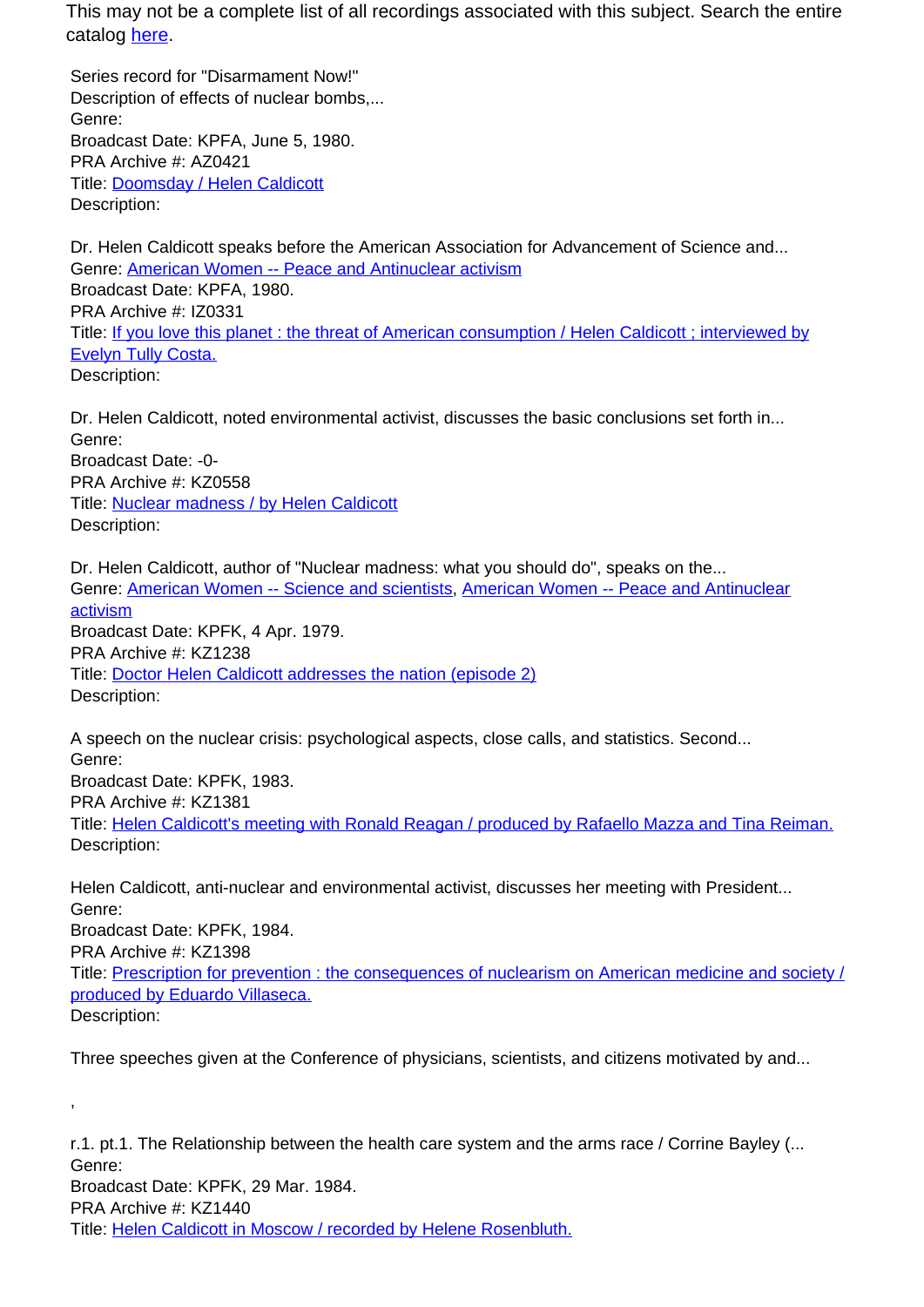Description:

,

Caldicott's first speech since her self-imposed "retirement" from the anti-... Genre: Broadcast Date: KPFK, 6 Aug. 1987. PRA Archive #: KZ1502 Title: Helen and Bill Caldicott / interviewed by Sharon Almerigi. Description:

Australian physicians and political activists Bill and Helen Caldicott discuss their work in the... Genre: Broadcast Date: KPFK, 31 May 1989. PRA Archive #: KZ1638 Title: Take back your country : acting to clean up te world we live in / Helen Caldicott. Description:

Speech by Helen Caldicott which points to the dangers humanity faces, and ways in which people... Genre: Broadcast Date: -0- PRA Archive #: PZ0108

Title: May 6 Coalition rally / reported by Celeste Wesson and Lorne Cress-Love. Description:

Live coverage of the anti-nuclear rally attended by about 70,000 people.

r.l. Bella Abzug, John Goffman, Ruth Jordan, David Brower. -- r.2. Abzug, Goffman, John... Genre: Broadcast Date: by Pacifica News Service. PRA Archive #: SZ0098 Title: Speak up...act up...march up / produced by Chris Ballman and Bruce Teed. Description:

Excerpts from the rally for disarmament with Randall Forsberg, Helen Caldicott, Winona LaDuke,... Genre: Broadcast Date: PRA Archive #: SZ0357 Title: Helen Caldicott's farewell address / National Women's Studies Association. Description:

Noted anti-nuclear activist gives her final address before retirement--a retirement which was... Genre: Broadcast Date: -0- PRA Archive #: SZ0486 Title: Who's in control? / Helen Caldicott. Description:

Talk by anti-nuclear activist Caldicott, her second speech following her return to the peace... Genre: Broadcast Date: KFPK, Summer 1988. PRA Archive #: SZ0558 Title: Saving the planet / Helen Caldicott ; recorded by David Barsamian. Description: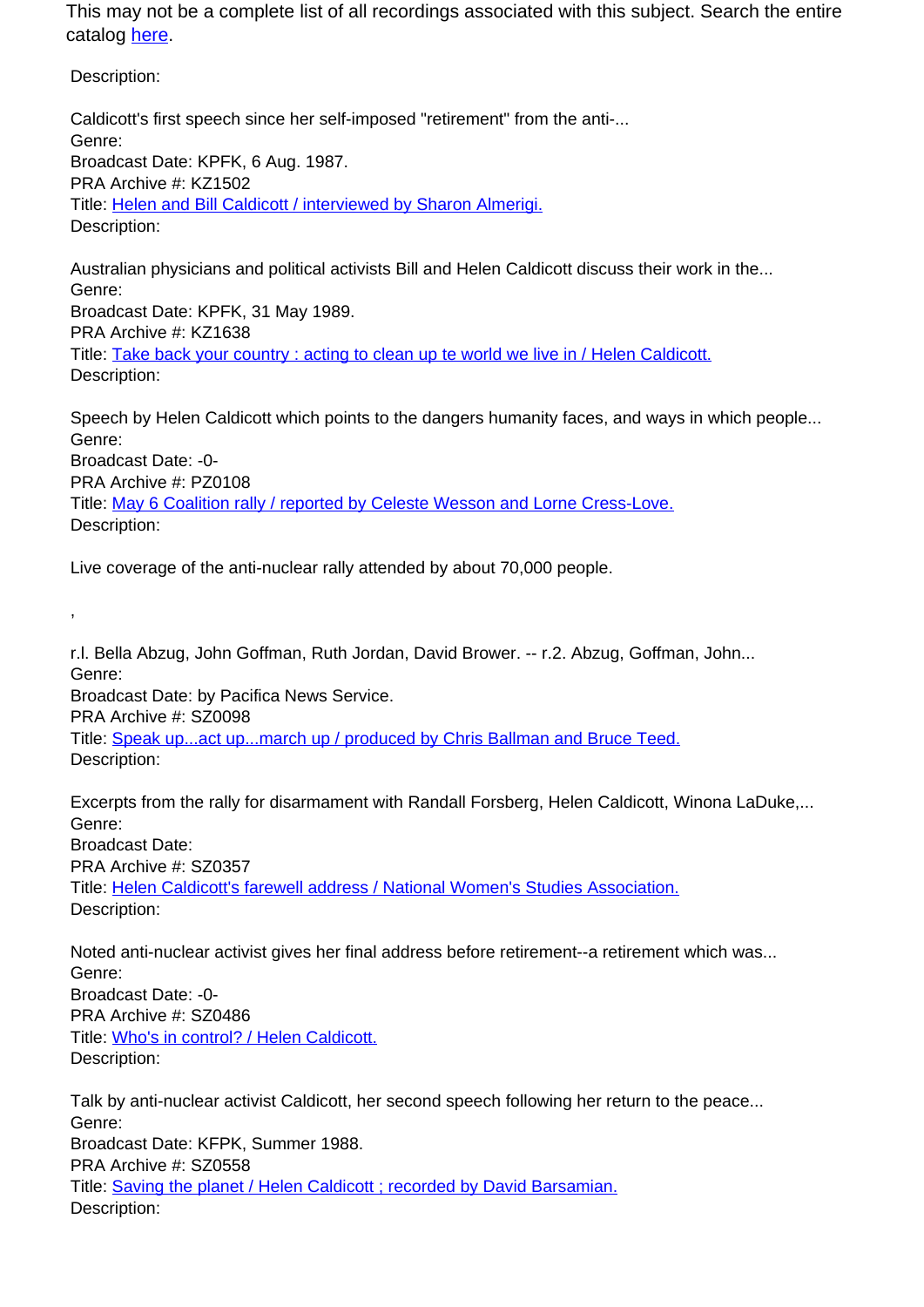Anti-nuclear, environmental activist Caldicott speaks on the necessity to change the way we live... Genre: Broadcast Date: -0- PRA Archive #: KZ0682 Title: Survival Sunday Antinuclear Rally at the Hollywood Bowl, 1979 Description:

Aircheck from the live performance and broadcast of Survival Sunday, a "no nukes" rally held at... Genre: American Women -- Music and musicians, American Women -- Peace and Antinuclear activism, American Women -- Comedians Broadcast Date: KPFK, 10 June 1979. PRA Archive #: KZ0992 Title: Nuclear madness / Dr. Helen Caldicott Description:

Dr. Helen Caldicott was a former Australian pediatrician, anti-nuclear activist, author, and... Genre: American Women -- Science and scientists, American Women -- Peace and Antinuclear activism Broadcast Date: KPFK, November 1980; Feb. 26, 1981. PRA Archive #: PZ0108A Title: May 6 Coalition rally / reported by Celeste Wesson and Lorne Cress-Love (Part 1 of 6) Description:

May 6 Coalition Rally / reported by Celeste Wesson and Lorne Cress-Love. Live coverage of the... Genre: Broadcast Date: PRA Archive #: PZ0108D Title: May 6 Coalition rally / reported by Celeste Wesson and Lorne Cress-Love (Part 4 of 6) Description:

May 6 Coalition Rally / reported by Celeste Wesson and Lorne Cress-Love. Live coverage of the... Genre: Broadcast Date: PRA Archive #: PZ0342.077 Title: Democracy Now! January 19, 1999 Description:

Y2K and Nuclear Weapons; Massacre in Kosovo; Clinton's Defense Team

,

Y2K and Nuclear Weapons Millenium approaches and anit-nuckear activists around the world are... Genre: Broadcast Date: January 19, 1999 PRA Archive #: PZ0507.01 Title: Helen Caldicott Audio-biography (episode 1 of 12) Description:

First of a twelve-part series about Dr. Helen Caldicott. Genre: Broadcast Date: PRA Archive #: AZ1269 Title: Dr. Helen Caldicott briefs San Francisco health officials on nuclear dangers. Description: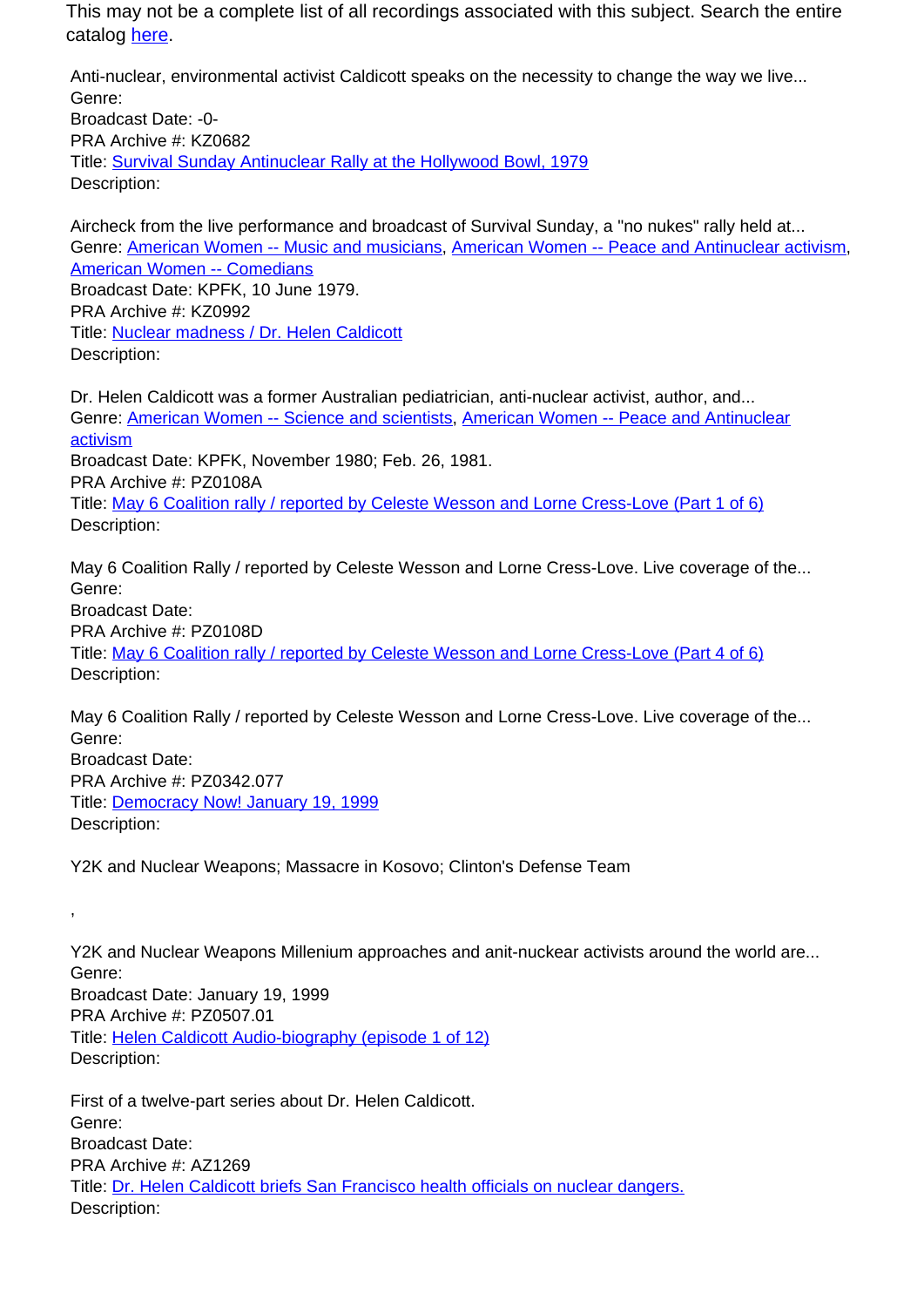Dr. Helen Caldicott, founder of Physicians for Social Responsibility, briefs San Francisco... Genre: American Women -- Peace and Antinuclear activism Broadcast Date: KPFA, 1981? PRA Archive #: AZ1267 Title: Helen Caldicott: Summary of Talk at Mills College Description:

Talk on the health dangers of nuclear technologies. Genre: American Women -- Peace and Antinuclear activism Broadcast Date: KPFA, January 1976? PRA Archive #: KZ4187 Title: Eight minutes to midnight Description:

,

This is an interview with Victoria Watermark, head of the Helen Caldicott project in Los Angeles... Genre: Broadcast Date: KPFK, December 15, 1981 PRA Archive #: PZ0507 Title: A passion for survival with Dr. Helen Caldicott Description:

This 12-part series was produced by the Pacifica Radio Archives in 2002, featuring the world-...

Episode 01: Highlights from the past 32 years of Dr. Caldicott's career and struggle to save the... Genre: Broadcast Date: 2005 PRA Archive #: AZ0417.02 Title: Disarmament now! / Dr. Helen Caldicott (Episode 2 of 4) Description:

Disarmament Now! Episode 2 of 4. Dr. Helen Caldicott, a pediatrician and founder of Physicians... Genre: American Women -- Peace and Antinuclear activism Broadcast Date: KPFA, December 10, 1980 PRA Archive #: IZ0232 Title: June 12th Rally: Nuclear disarmament rallies in San Francisco and New York (1982) Description:

The International March and Rally for a Freeze and Reduction of Nuclear Arms and a Transfer of... Genre: American Women -- Peace and Antinuclear activism Broadcast Date: WBAI, June 12, 1982. PRA Archive #: IZ0853 Title: Helen Caldicott on The Velvet Sledgehammer: June 25, 1978 Description:

WBAI's Velvet Sledgehammer program for June 25, 1978. Opens with Judie Pasternak giving... Genre: American Women -- Peace and Antinuclear activism Broadcast Date: WBAI, June 25, 1978 PRA Archive #: IZ1482 Title: The Velvet Sledgehammer: November 6, 1982 (Production reel) Description:

Production reel containing excerpts for the June 8, 1982 episode of The Velvet Sledgehammer.... Genre: American Women -- Peace and Antinuclear activism